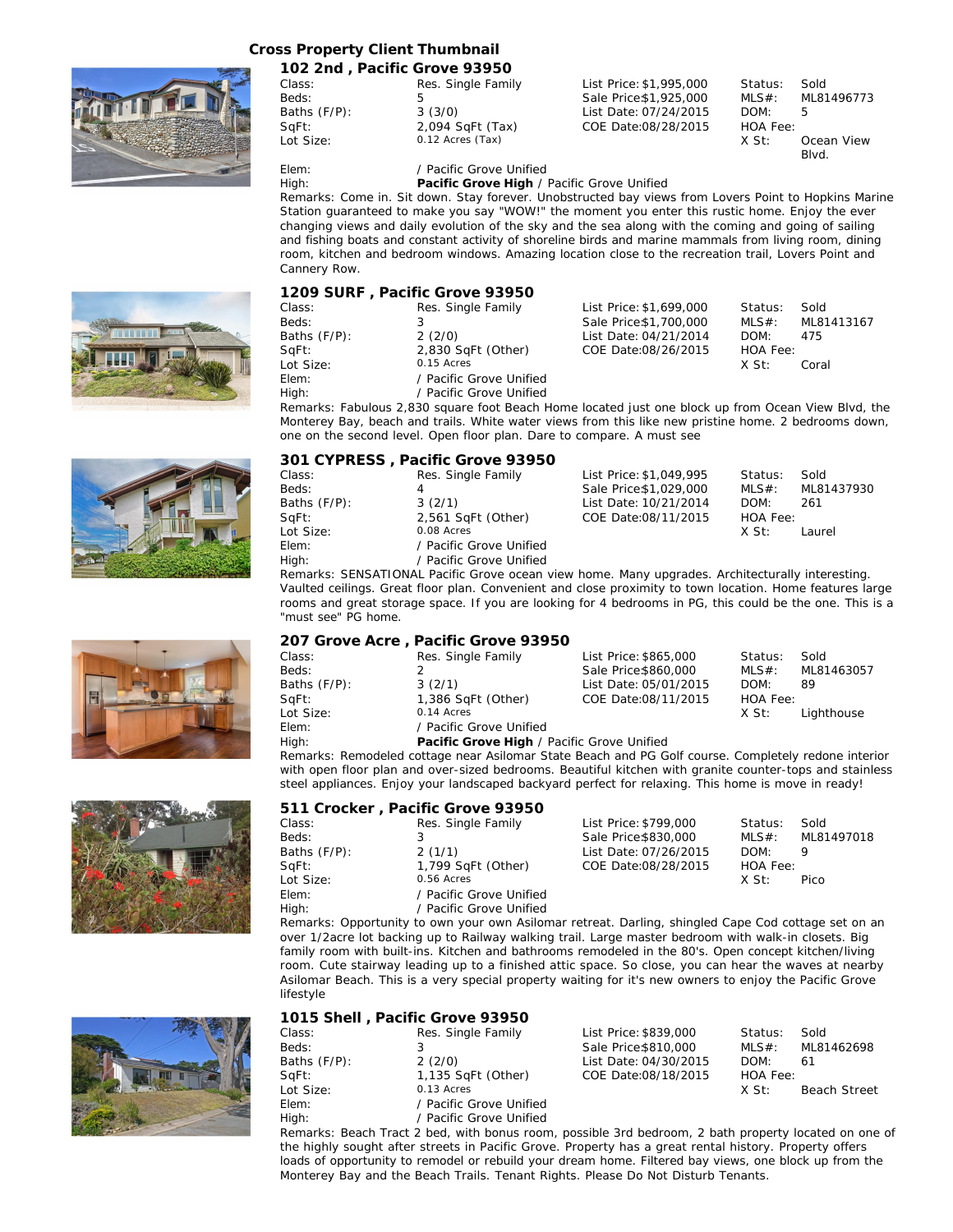

|              | 865 Grove Acre, Pacific Grove 93950        |                       |          |        |
|--------------|--------------------------------------------|-----------------------|----------|--------|
| Class:       | Res. Single Family                         | List Price: \$799,500 | Status:  | Sold   |
| Beds:        |                                            | Sale Price \$780,000  | $MLS#$ : | ML8147 |
| Baths (F/P): | 3(3/0)                                     | List Date: 06/24/2015 | DOM:     | 31     |
| SqFt:        | 2,235 SqFt (Other)                         | COE Date:08/25/2015   | HOA Fee: |        |
| Lot Size:    | 0.20 Acres (Tax)                           |                       | X St:    | Sunset |
| Elem:        | / Pacific Grove Unified                    |                       |          |        |
| L            | Doolfie Croup High / Doolfie Croup Haified |                       |          |        |

MLS#: ML81472195

High: **Pacific Grove High** / Pacific Grove Unified

Remarks: This 4 bedroom, 3 bath, 2235 sq ft Pacific Grove home is located very close to Asilomar Beach as well as the entrance to Pebble Beach. Three bedrooms & 2 baths are on the main level. Upstairs is a large master bedroom with wrap-around balcony, and in the bathroom, dual sinks, tub, & stall shower. There is a large patio on the side, a built-in BBQ area in back & private rear fenced yard. There is also an attached 10 x 25 enclosed bonus room/storage(not included in the square footage) and a two car garage.

|              | 1285 Buena Vista, Pacific Grove 93950           |                       |          |            |  |
|--------------|-------------------------------------------------|-----------------------|----------|------------|--|
| Class:       | Res. Single Family                              | List Price: \$775,000 | Status:  | Sold       |  |
| Beds:        |                                                 | Sale Price \$777,000  | MLS#:    | ML81469980 |  |
| Baths (F/P): | 2(2/0)                                          | List Date: 06/11/2015 | DOM:     | -19        |  |
| SqFt:        | 2,099 SqFt (Other)                              | COE Date:08/05/2015   | HOA Fee: |            |  |
| Lot Size:    | 0.23 Acres                                      |                       | X St:    | Montecito  |  |
| Elem:        | Forest Grove Elementary / Pacific Grove Unified |                       |          |            |  |
| High:        | Pacific Grove High / Pacific Grove Unified      |                       |          |            |  |

Remarks: Wonderful 1 level home w/ over 2,000 sf of living spaces on 9,900 sf lot w/ forest views. Living rm w/ vaulted ceilings, wood burning stove and built-ins. Formal dining room opens to the kitchen w/ breakfast bar. Updated hall bath sits next to 2 bedrooms w/ crown molding. Large master features walk-in closet & office. Master bath w/ dual vanity sinks, large tub & separate commode. Atrium is perfect for a family room w/ sliders out to large deck w/ a southwest viewpoint. a mud room, 2 garages w/ workshop





|                                                                                                    | 405 Chestnut, Pacific Grove 93950 |                       |          |            |  |
|----------------------------------------------------------------------------------------------------|-----------------------------------|-----------------------|----------|------------|--|
| Class:                                                                                             | Res. Single Family                | List Price: \$689,000 | Status:  | Sold       |  |
| Beds:                                                                                              |                                   | Sale Price \$677,000  | $MLS#$ : | ML81498494 |  |
| Baths (F/P):                                                                                       | 1(1/0)                            | List Date: 08/05/2015 | DOM:     |            |  |
| SqFt:                                                                                              | 986 SqFt (Tax)                    | COE Date:08/24/2015   | HOA Fee: |            |  |
| Lot Size:                                                                                          | 0.08 Acres (Tax)                  |                       | $X$ St:  |            |  |
| Elem:                                                                                              | / Pacific Grove Unified           |                       |          |            |  |
| High:                                                                                              | / Pacific Grove Unified           |                       |          |            |  |
| Remarks: Very nice three bedroom home located on a quite Pacific Grove street yet close to downtov |                                   |                       |          |            |  |
|                                                                                                    |                                   |                       |          |            |  |

street yet close to downtown. This a solid home that features a fireplace, hardwood floors and retrofitted windows. There is a single car garage with extra storage. Both front and backyards have been drought resistant landscaped for minimal care. Great starter home or good long term rental for an investor.

|              | 1149 Presidio, Pacific Grove 93950         |                       |          |            |
|--------------|--------------------------------------------|-----------------------|----------|------------|
| Class:       | Res. Single Family                         | List Price: \$699,000 | Status:  | Sold       |
| Beds:        |                                            | Sale Price \$670,000  | MLS#:    | ML81469307 |
| Baths (F/P): | 3(3/0)                                     | List Date: 06/08/2015 | DOM:     | -39        |
| SqFt:        | 1,139 SqFt (Tax)                           | COE Date:08/31/2015   | HOA Fee: |            |
| Lot Size:    | 0.11 Acres (Tax)                           |                       | X St:    |            |
| Elem:        | / Pacific Grove Unified                    |                       |          |            |
| High:        | Pacific Grove High / Pacific Grove Unified |                       |          |            |

Remarks: This lovely 3 bedroom, 3 bathroom Ocean View home with separate finished storage area perfect for office/studio-is on the market for the first time since 1964. Light & bright with open beam vaulted ceilings, gas fireplace, large patio in backyard with extended area for garden or deck for more views? Low maintenance yard.. Newly installed roof (November 2014) and dual pane windows, near PG schools and close to Asilomar Beach, shopping, and HWY 68. Move in ready!

|              | 309 Prescott, Pacific Grove 93950 |                       |          |            |
|--------------|-----------------------------------|-----------------------|----------|------------|
| Class:       | Res. Single Family                | List Price: \$638,000 | Status:  | Sold       |
| Beds:        |                                   | Sale Price \$638,000  | $MLS#$ : | ML81483590 |
| Baths (F/P): | 1(1/0)                            | List Date: 07/07/2015 | DOM:     | 14         |
| SqFt:        | 1,065 SqFt (Tax)                  | COE Date:08/14/2015   | HOA Fee: |            |
| Lot Size:    | 0.15 Acres (Tax)                  |                       | X St:    | Devisadero |
| Elem:        | / Pacific Grove Unified           |                       |          |            |
| High:        | / Pacific Grove Unified           |                       |          |            |

Remarks: French Country inspired remodel. In addition to the new kitchen & bath, this beauty has ALL new permitted electrical, plumbing & re-roofs. Gorgeous refinished hardwood floors and European tile. Walk into the sun-filled Living Room w/Fireplace and then to the separate Kitchen/Family room combo. Kitchen has eating area plus a breakfast bar and TWO pantries! TWO more hall closets and a huge attic storage area. French doors off of Family Room lead to pretty flagstone patio and large, quiet fenced backyard.